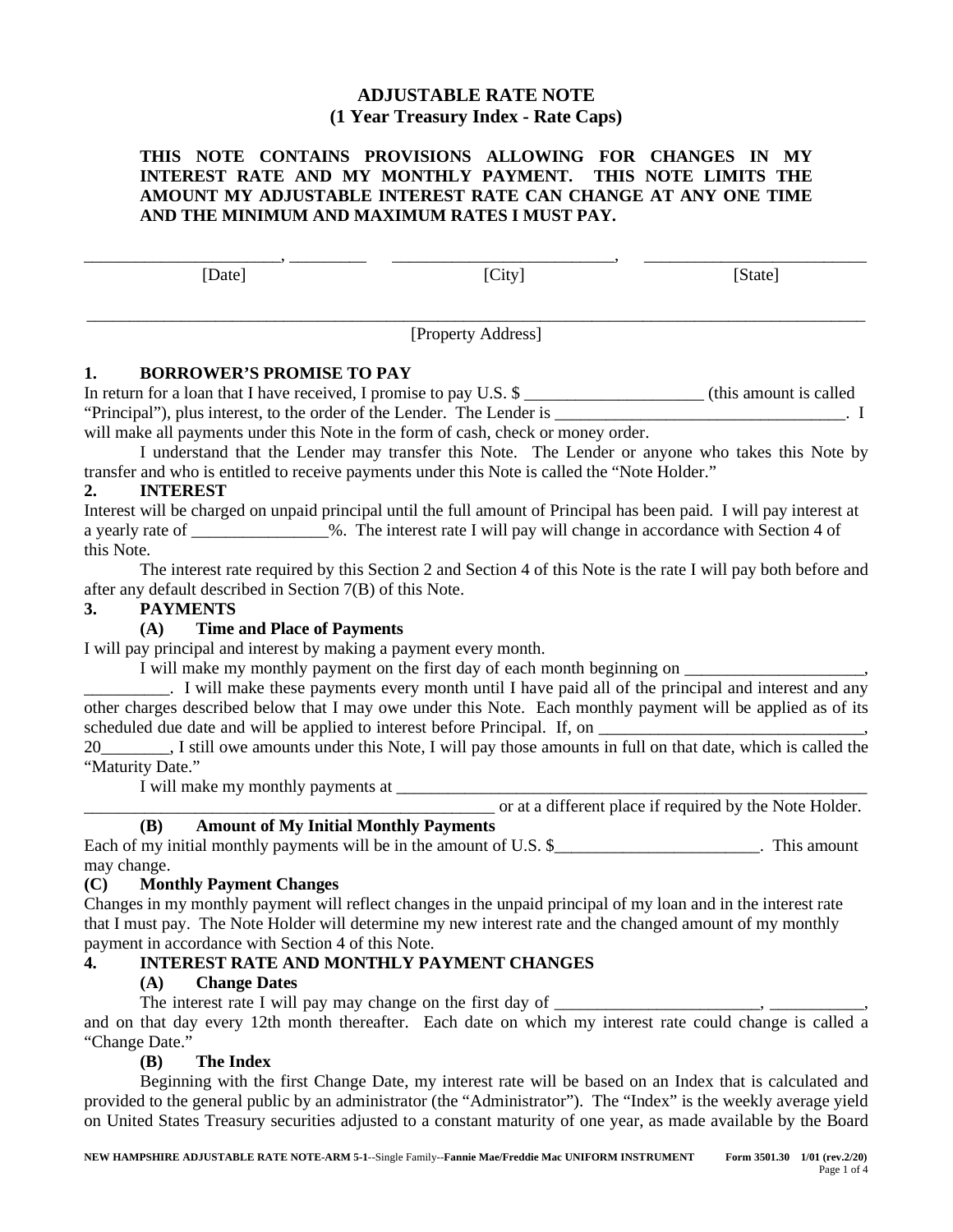of Governors of the Federal Reserve System. The most recent Index value available as of the date 45 days before each Change Date is called the "Current Index," provided that if the Current Index is less than zero, then the Current Index will be deemed to be zero for purposes of calculating my interest rate.

If the Index is no longer available, it will be replaced in accordance with Section 4(G) below.

## **(C) Calculation of Changes**

Before each Change Date, the Note Holder will calculate my new interest rate by adding

percentage points (2002) (the "Margin") to the Current Index. The Margin may change if the Index is replaced by the Note Holder in accordance with Section 4(G)(2) below. The Note Holder will then round the result of the Margin plus the Current Index to the nearest one-eighth of one percentage point (0.125%). Subject to the limits stated in Section 4(D) below, this rounded amount will be my new interest rate until the next Change Date.

The Note Holder will then determine the amount of the monthly payment that would be sufficient to repay the unpaid principal that I am expected to owe at the Change Date in full on the Maturity Date at my new interest rate in substantially equal payments. The result of this calculation will be the new amount of my monthly payment.

## **(D) Limits on Interest Rate Changes**

The interest rate I am required to pay at the first Change Date will not be greater than 1998 or less than \_\_\_\_\_\_\_\_\_\_\_\_%. Thereafter, my interest rate will never be increased or decreased on any single Change Date by more than one percentage point (1.0%) from the rate of interest I have been paying for the preceding 12 months. My interest rate will never be greater than \_\_\_\_\_\_\_\_\_\_\_\_% or less than \_\_\_\_\_\_\_\_\_%.

# **(E) Effective Date of Changes**

My new interest rate will become effective on each Change Date. I will pay the amount of my new monthly payment beginning on the first monthly payment date after the Change Date until the amount of my monthly payment changes again.

# **(F) Notice of Changes**

The Note Holder will deliver or mail to me a notice of any changes in my interest rate and the amount of my monthly payment before the effective date of any change. The notice will include information required by law to be given to me and also the title and telephone number of a person who will answer any question I may have regarding the notice.

## **(G) Replacement Index and Replacement Margin**

The Index is deemed to be no longer available and will be replaced if any of the following events (each, a "Replacement Event") occur: (i) the Administrator has permanently or indefinitely stopped providing the Index to the general public; or (ii) the Administrator or its regulator issues an official public statement that the Index is no longer reliable or representative.

If a Replacement Event occurs, the Note Holder will select a new index (the "Replacement Index") and may also select a new margin (the "Replacement Margin"), as follows:

(1) If a replacement index has been selected or recommended for use in consumer products, including residential adjustable-rate mortgages, by the Board of Governors of the Federal Reserve System, the Federal Reserve Bank of New York, or a committee endorsed or convened by the Board of Governors of the Federal Reserve System or the Federal Reserve Bank of New York at the time of a Replacement Event, the Note Holder will select that index as the Replacement Index.

(2) If a replacement index has not been selected or recommended for use in consumer products under Section (G)(1) at the time of a Replacement Event, the Note Holder will make a reasonable, good faith effort to select a Replacement Index and a Replacement Margin that, when added together, the Note Holder reasonably expects will minimize any change in the cost of the loan, taking into account the historical performance of the Index and the Replacement Index.

The Replacement Index and Replacement Margin, if any, will be operative immediately upon a Replacement Event and will be used to determine my interest rate and monthly payments on Change Dates that are more than 45 days after a Replacement Event. The Index and Margin could be replaced more than once during the term of my Note, but only if another Replacement Event occurs. After a Replacement Event, all references to the "Index" and "Margin" will be deemed to be references to the "Replacement Index" and "Replacement Margin."

The Note Holder will also give me notice of my Replacement Index and Replacement Margin, if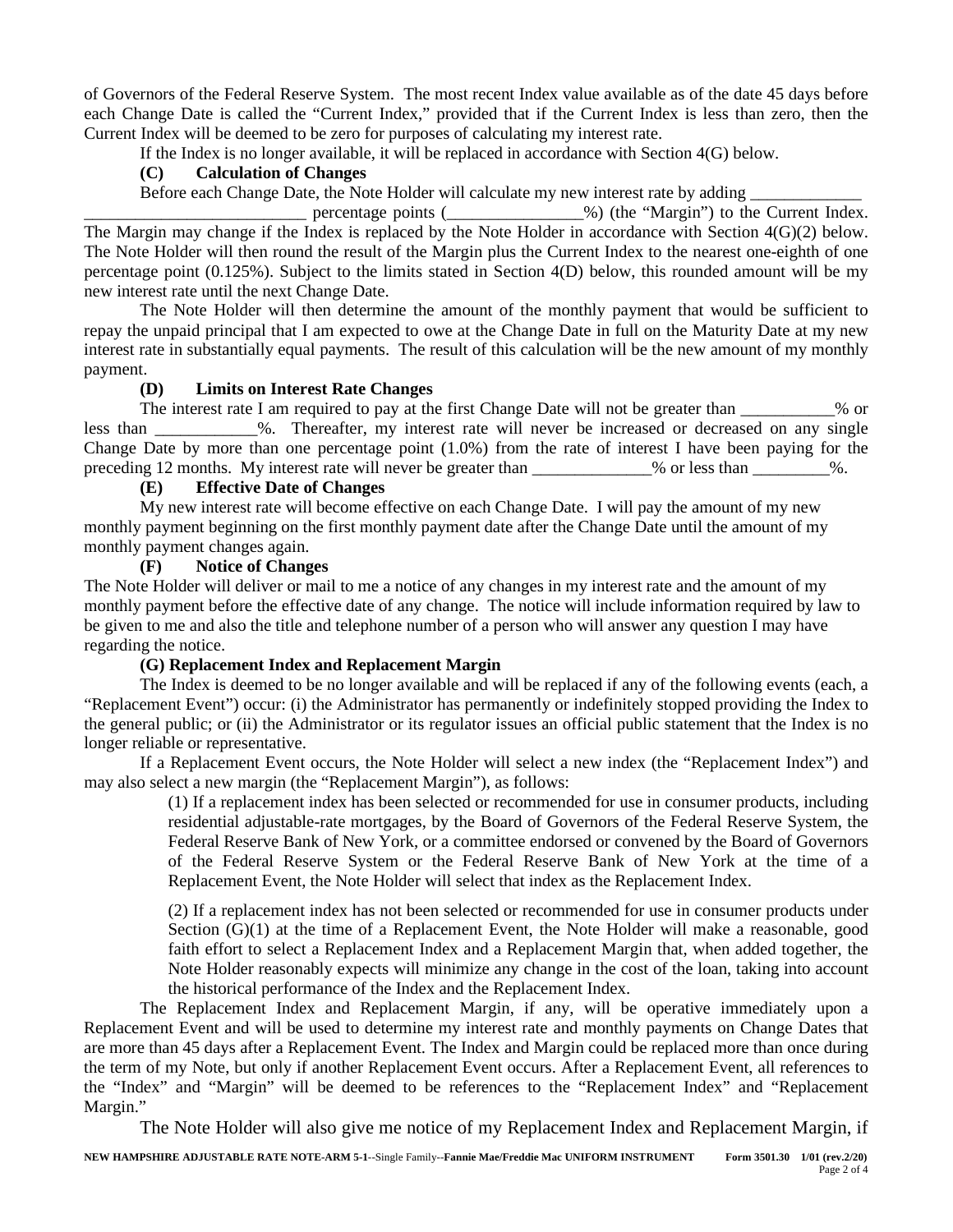any, and such other information required by applicable law and regulation.

# **5. BORROWER'S RIGHT TO PREPAY**

I have the right to make payments of Principal at any time before they are due. A payment of Principal only is known as a "Prepayment." When I make a Prepayment, I will tell the Note Holder in writing that I am doing so. I may not designate a payment as a Prepayment if I have not made all the monthly payments due under the Note.

I may make a full Prepayment or partial Prepayments without paying a Prepayment charge. The Note Holder will use my Prepayments to reduce the amount of Principal that I owe under this Note. However, the Note Holder may apply my Prepayment to the accrued and unpaid interest on the Prepayment amount, before applying my Prepayment to reduce the Principal amount of the Note. If I make a partial Prepayment, there will be no changes in the due dates of my monthly payment unless the Note Holder agrees in writing to those changes. My partial Prepayment may reduce the amount of my monthly payments after the first Change Date following my partial Prepayment. However, any reduction due to my partial Prepayment may be offset by an interest rate increase.

# **6. LOAN CHARGES**

If a law, which applies to this loan and which sets maximum loan charges, is finally interpreted so that the interest or other loan charges collected or to be collected in connection with this loan exceed the permitted limits, then: (a) any such loan charge shall be reduced by the amount necessary to reduce the charge to the permitted limit; and (b) any sums already collected from me which exceeded permitted limits will be refunded to me. The Note Holder may choose to make this refund by reducing the Principal I owe under this Note or by making a direct payment to me. If a refund reduces Principal, the reduction will be treated as a partial Prepayment.

# **7. BORROWER'S FAILURE TO PAY AS REQUIRED**

# **(A) Late Charges for Overdue Payments**

If the Note Holder has not received the full amount of any monthly payment by the end of calendar days after the date it is due, I will pay a late charge to the Note Holder. The amount of the charge will be

\_\_\_\_\_\_\_\_\_\_\_\_\_\_\_% of my overdue payment of principal and interest. I will pay this late charge promptly but only once on each late payment.

# **(B) Default**

If I do not pay the full amount of each monthly payment on the date it is due, I will be in default.

# **(C) Notice of Default**

If I am in default, the Note Holder may send me a written notice telling me that if I do not pay the overdue amount by a certain date, the Note Holder may require me to pay immediately the full amount of Principal which has not been paid and all the interest that I owe on that amount. That date must be at least 30 days after the date on which the notice is mailed to me or delivered by other means.

## **(D) No Waiver By Note Holder**

Even if, at a time when I am in default, the Note Holder does not require me to pay immediately in full as described above, the Note Holder will still have the right to do so if I am in default at a later time**.**

## **(E) Payment of Note Holder's Costs and Expenses**

If the Note Holder has required me to pay immediately in full as described above, the Note Holder will have the right to be paid back by me for all of its costs and expenses in enforcing this Note to the extent not prohibited by applicable law. Those expenses include, for example, reasonable attorneys' fees.

## **8. GIVING OF NOTICES**

Unless applicable law requires a different method, any notice that must be given to me under this Note will be given by delivering it or by mailing it by first class mail to me at the Property Address above or at a different address if I give the Note Holder a notice of my different address.

Any notice that must be given to the Note Holder under this Note will be given by delivering it or by mailing it by first class mail to the Note Holder at the address stated in Section 3(A) above or at a different address if I am given a notice of that different address.

# **9. OBLIGATIONS OF PERSONS UNDER THIS NOTE**

If more than one person signs this Note, each person is fully and personally obligated to keep all of the promises made in this Note, including the promise to pay the full amount owed. Any person who is a guarantor, surety or endorser of this Note is also obligated to do these things. Any person who takes over these obligations, including the obligations of a guarantor, surety or endorser of this Note, is also obligated to keep all of the promises made in